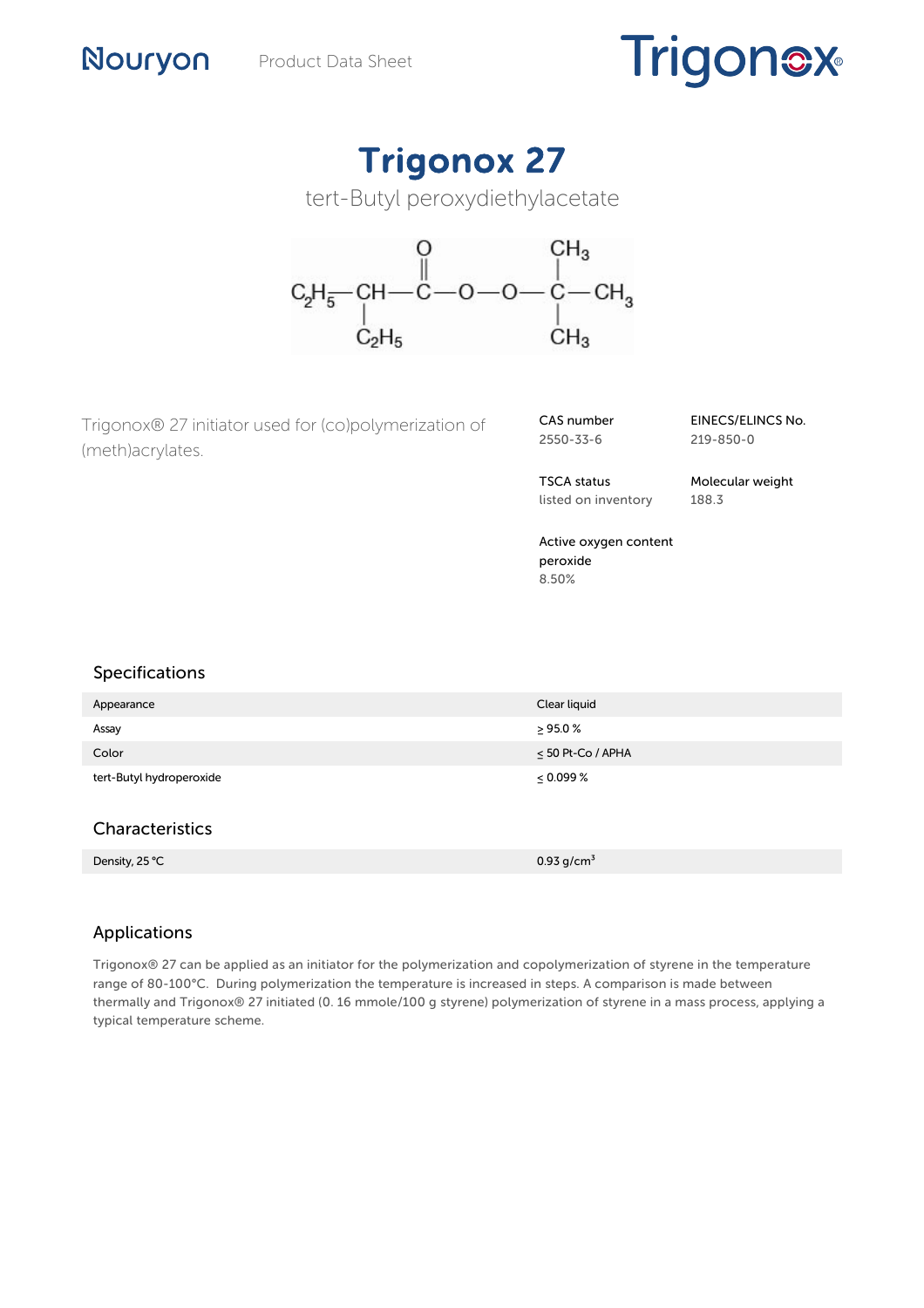# Half-life data

The reactivity of an organic peroxide is usually given by its half-life (t1/2) at various temperatures. For Trigonox® 27 in chlorobenzene half-life at other temperatures can be calculated by using the equations and constants mentioned below:

| 0.1 <sub>hr</sub> | at 113°C (235°F)         |
|-------------------|--------------------------|
| 1 <sub>hr</sub>   | at 93°C (199°F)          |
| 10 <sub>hr</sub>  | at 75°C (167°F)          |
| Formula 1         | $kd = A \cdot e - Ea/RT$ |
| Formula 2         | $t^{1/2} = (ln2)/kd$     |
| Ea                | 134.0 kJ/mole            |
| A                 | 2.45E+15 s-1             |
| R                 | 8.3142 J/mole K          |
| T                 | (273.15+°C) K            |

#### Thermal stability

Organic peroxides are thermally unstable substances, which may undergo self-accelerating decomposition. The lowest temperature at which self-accelerating decomposition of a substance in the original packaging may occur is the Self-Accelerating Decomposition Temperature (SADT). The SADT is determined on the basis of the Heat Accumulation Storage Test.

| <b>SADT</b>                   | $35^{\circ}$ C (95°F)                                                                                                                                                                                                                                         |
|-------------------------------|---------------------------------------------------------------------------------------------------------------------------------------------------------------------------------------------------------------------------------------------------------------|
| Emergency temperature $(T_e)$ | $25^{\circ}$ C (77 $^{\circ}$ F)                                                                                                                                                                                                                              |
| Control temperature (Tc)      | $20^{\circ}$ C (68 $^{\circ}$ F)                                                                                                                                                                                                                              |
| Method                        | The Heat Accumulation Storage Test is a recognized test method for the<br>determination of the SADT of organic peroxides (see Recommendations on the<br>Transport of Dangerous Goods, Manual of Tests and Criteria - United Nations, New<br>York and Geneva). |

#### Storage

Due to the relatively unstable nature of organic peroxides a loss of quality can be detected over a period of time. To minimize the loss of quality, Nouryon recommends a maximum storage temperature (Ts max. ) for each organic peroxide product.

| Ts Max. | $15^{\circ}$ C (59 $^{\circ}$ F) and                                                                                                                                       |
|---------|----------------------------------------------------------------------------------------------------------------------------------------------------------------------------|
| Ts Min. | -30°C (-22°F)                                                                                                                                                              |
| Note    | When stored under these recommended storage conditions, Trigonox® 27 will<br>remain within the Nouryon specifications for a period of at least 3 months after<br>delivery. |

#### Packaging and transport

In North America Trigonox® 27 is packed in returnable, five gallon polyethylene containers of 35 lb net weight. In other regions the standard packaging is a 30-liter HDPE can (Nourytainer) for 25 kg peroxide solution. Both packaging and transport meet the international regulations. For the availability of other packed quantities consult your Nouryon representative. Trigonox® 27 is classified as Organic peroxide type C; liquid, temperature controlled, Division 5. 2; UN 3113; PG II.

# Safety and handling

Keep containers tightly closed. Store and handle Trigonox® 27 in a dry well-ventilated place away from sources of heat or ignition and direct sunlight. Never weigh out in the storage room. Avoid contact with reducing agents (e. g. amines), acids, alkalis and heavy metal compounds (e. g. accelerators, driers and metal soaps). Please refer to the Safety Data Sheet (SDS) for further information on the safe storage, use and handling of Trigonox® 27. This information should be thoroughly reviewed prior to acceptance of this product. The SDS is available at nouryon.com/sds-search.

# Major decomposition products

Carbon dioxide, 3,4-Diethylhexane, Pentane, tert-Butanol, 2-Pentene,